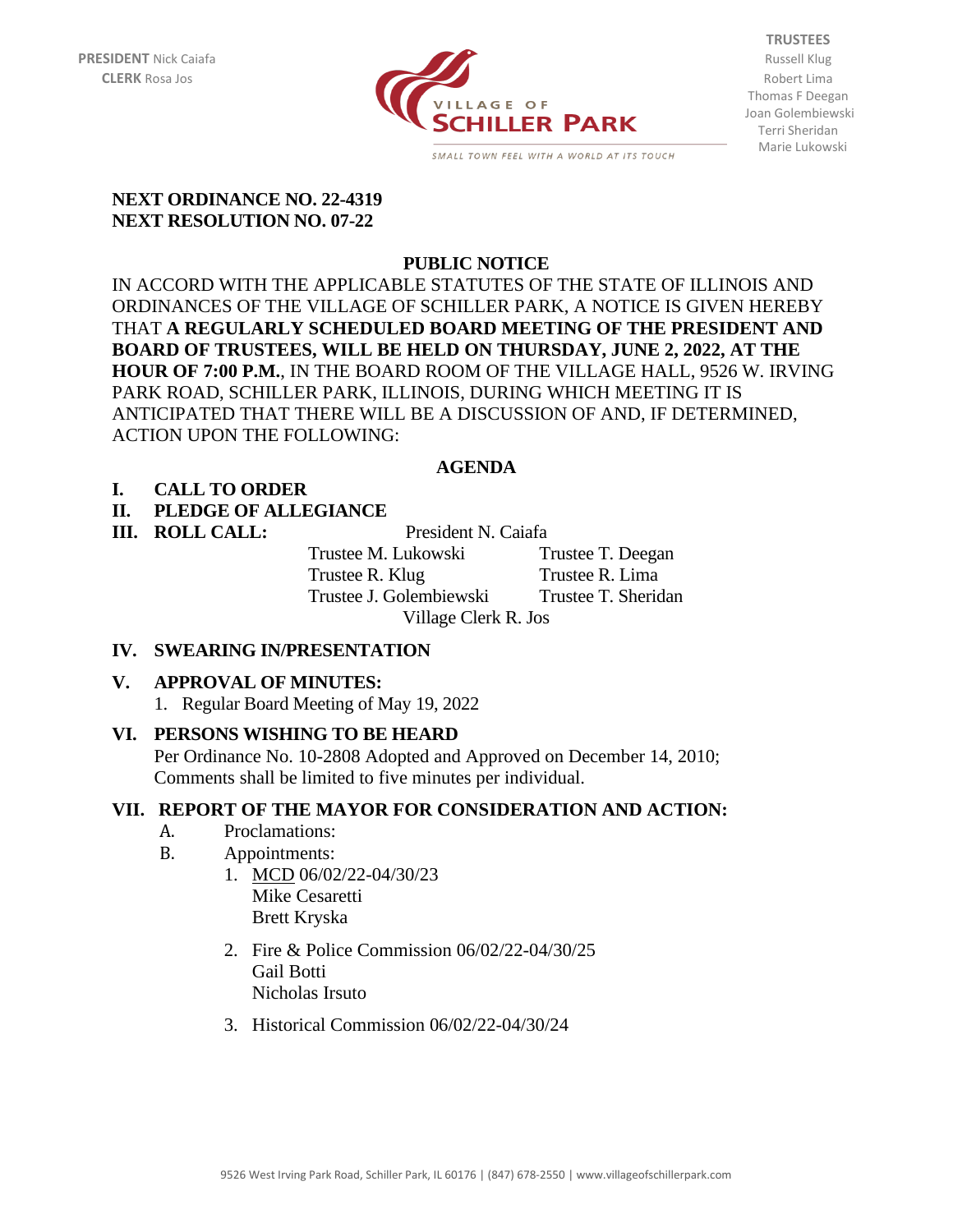Diana Caffero Hilde Kilian June Oulund Warren Schuhrke Dan Sliwicki

C. Other Matters:

#### **VIII. CONSENT AGENDA FOR CONSIDERATION AND ACTION:**

#### **IX. DISCUSSION AND ACTION ITEMS:**

- 1. Village Manager's Report
- 2. Village Engineer's Report
- 3. Department Heads' Report
- 4. Elected Officials' Comments

#### **X. COMMITTEE REPORTS FOR CONSIDERATION AND ACTION:**

- A. LICENSE (Business, Liquor, Ordinances, Utilities, and General Permits) Chr. Lukowski, Klug, Deegan Current Report
- B. PUBLIC WORKS (Streets, Water, Storm Water, Engineering, Fleet/Building Maintenance) Chr. Klug, Lukowski, Golembiewski
	- 1. Motion to Waive Bid Requirements and Approve the Proposal from MYS Inc., for the Irving Park Road Viaduct Enhancements Project in an Amount not to Exceed \$283,573.00, to Ensure the Health, Safety and Welfare of the Residents and Authorize the Officers and Officials of the Village to Execute the Necessary Documents and Take Such Action to Effectuate Same.
	- 2. Motion to waive bid requirements and approve the proposal for the cleaning and televising of combined sewer main on Irving Park Road from the Irving Park Road viaduct east to the intersection of Irving Park Road and River Road, as determined by the Water Foreman, with National Power Rodding in an amount not to exceed \$83,000 and authorize the Village Manager to execute the necessary documents and undertake such action to effectuate the same.
- C. COMMUNITY DEVELOPMENT (Planning, Zoning, Health, Building, Environment, and Transportation) Chr. Golembiewski, Sheridan, Lima Current Report
- D. PUBLIC SAFETY (Police, Fire, Emergency Management, 911, and EMS) Chr. Deegan, Klug, Lukowski Current Report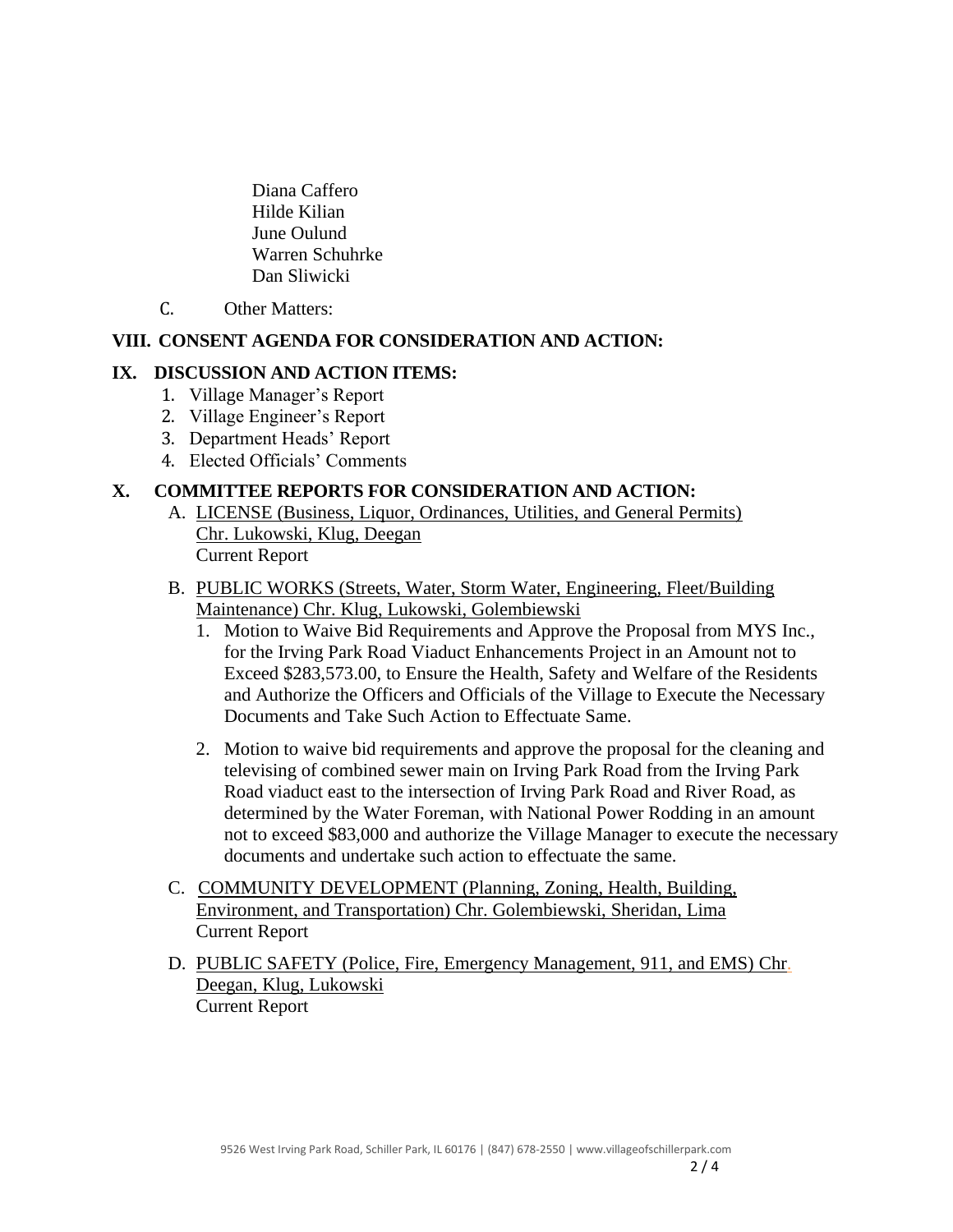- E. ADMINISTRATION/FINANCE (Human Resources, Insurance, Bills, Legal) Chr. Lima, Deegan, Sheridan
	- 1. Motion to Approve the Current List of Bills in the Amount of 350,971.24. This Includes the Following Non-Recurring Invoices:
		- a. Roesch Ford Three (3) Public Works Pick-Up Trucks
		- b. Scharm Floor Covering Deposit on Carpet Installation
		- c. Structures Unlimited, LLC Deposit on Additional Salt Storage Structure
		- d. Clowning Around Entertainment Car Show Entertainment Rentals
	- 2. A Resolution Authorizing the Disposition of Certain Property (Historical Commission)
- F. RECREATION (Parks, Special Events, Senior Services, Library, and Historical Commission) Chr. Sheridan, Golembiewski, Lima
	- 1. Motion to Approve an Agreement Between the Village of Schiller Park and Celebration Authority for the Rides Equipment Package Price of \$18,873.00 for the Various Entertainment and Attractions Items Needed to Produce the Annual Car Show & Family Fun Fest and Authorize the Village Manager to Execute the Necessary Documents and Undertake Such Action to Effectuate Same.
	- 2. Motion to Waive Bid Requirements and Approve a Proposal From Carroll Seating for the Purchase and Installation of One Divider Curtain and Motor, Two Main Basketball Backboards, Rims, Motor, Height Adjustment and Attachment Equipment and Four Side Basketball Backboards, Rims, Height Adjustment and Attachment Equipment for the Gymnasium Improvement Plan for a Total Amount of \$43,800.00 and Authorize the Village Manager to Execute the Necessary Documents and Undertake Such Action to Effectuate Same.

### **XI. OTHER BUSINESS:**

### **XII. EXECUTIVE SESSION:**

- A. Purchase or Lease of Real Property, 5 ILCS 120/2(c)(5),
- B. Setting of a Price for the Sale or Lease of Property, 5 ILCS 120/2(c)(6)
- C. Pending Litigation,  $5$  ILCS  $120/2(c)(11)$
- D. Probable or Imminent Litigation, 5 ILC 120/2(c)(11)
- E. Salary Schedules for one or More Classes of Employees 5 ILCS 120/2(c)(2)
- F. Employment, Compensation, Discipline, Performance or Dismissal of Certain Employees 5 ILCS  $120/2(c)(1)$
- G. Collective Bargaining Negotiations Matters 5 ILCS 120/2(c)(2)
- H. Discussion of Minutes of Meetings Closed under the Open Meetings Act, 5 ILCS 120/2(c)(21)
- I. Security Procedures, 5 ILCS 120/2(c)(8)